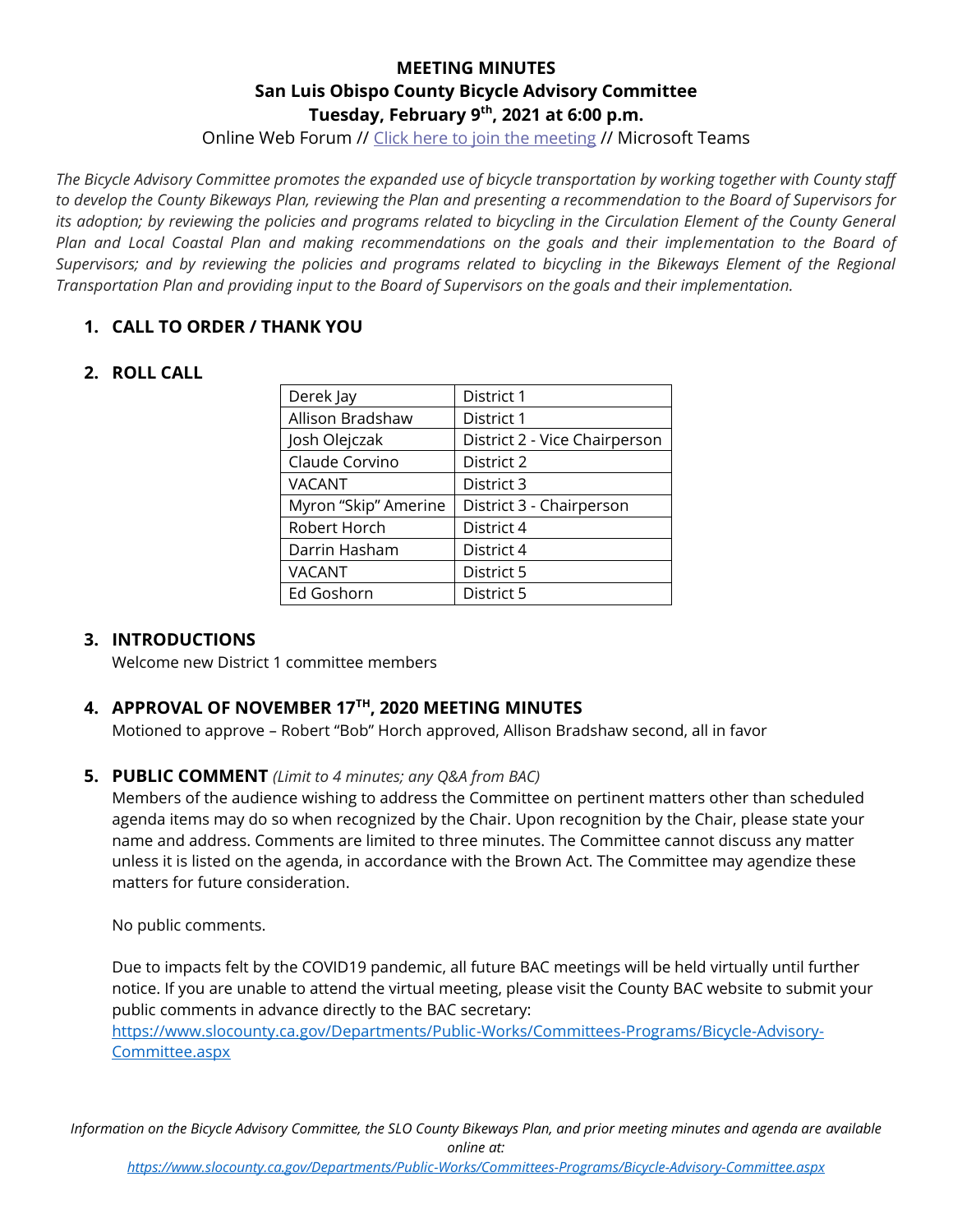## **6. COMMITTEE / STAFF REPORTS** *(5 minutes max; agendize lengthier items)*

- I. County Public Works (Jan Devera)
	- Tacks on Corbett Canyon Rd:

Constituent living on Corbett Highlands Place reported having multiple flats due to metal tacks being sprinkled along Corbett Canyon Rd. County Sheriff department deployed three (3) portable video surveillance cameras for 3 weeks from 1/4/21 to 1/26/21 at the following locations:

- Near Drake Wines at Corbett Canyon Rd
- Near Corbett Highland Place at Corbett Canyon Rd
- Near Corberosa Dr at Corbett Canyon Rd

Sheriff's department did not witness any offenders or other egregious activities upon review of the footage. The speed of vehicles also makes it nearly impossible to determine if anyone from the vehicles driving by could throw tacks from the passenger side. Sheriff's department said they can revisit this location in the future if needed.

#### II. CHP (San Luis Obispo)

Officer provided 2020 4<sup>th</sup> quarter bike accident report for San Luis Obispo region.

- 8 crashes involving bicycles 4 minor injury, 3 major injury, 1 fatality
- fatality involving reckless bike driving on the Highway 101 and potential DUI

#### III. Caltrans (Terri Persons)

District 5 Active Transportation Plan is now out for public review and comment until March 9<sup>th</sup>, 2021. Caltrans District 5 includes 5 counties: Santa Barbara, San Luis Obispo, Monterey, San Benito, and Santa Cruz. Plan identifies bicycle and pedestrian needs along the state highway system and ways to address them. Link to plan, survey and to submit comments, please see [http://www.CATplan.org.](http://www.catplan.org/) CTC staff recommendations for the ATP grant program were released on February 8<sup>th</sup>, 2021. The list ranks which projects scored high enough to receive funding. There was only enough funding to approve 50 projects out of 454 total. CTC will meet sometime at the end of March to decide which projects will be selected for funding. In San Luis Obispo County, The Bob Jones Trail made it on the list scoring 95 total points. (92-93 was the cutoff for funding eligibility.)

IV. Air Pollution Control District (Andy Mutziger)

Recently commented on the City of SLO's Active Transportation Plan (ATP) focusing on walking and bicycling. Suggested micro-mobility to be included in the plans, which could involve electric bikes or scooters. The SLO Climate Coalition is currently developing a plan for the city, looking to set up infrastructure to provide for these electric bikes (including charging facilities). Just completed greenhouse gas inventory throughout SLO County. Transportation activities are currently 70% of greenhouse gas emissions in the county. Reduction goal is to be 40% below 1990 levels by 2030 and 80% below by 2050.

V. County Parks (Sean Cooper)

The Bob Jones Trail got recommended for full funding of the 4.5-mile segment connecting the Octagon Barn to the Ontario Road staging area. This funding will cover right-of-way and full construction. Wallace Group is on-board to design construction documents. The Morro Bay to Cayucos Connector project did not get ATP funding (Scored 86 and needed 92). This project is about 60% through construction documents. The Templeton to Atascadero Connector project has completed the environmental phase and is entering into the ROW phase.

*Information on the Bicycle Advisory Committee, the SLO County Bikeways Plan, and prior meeting minutes and agenda are available online at:*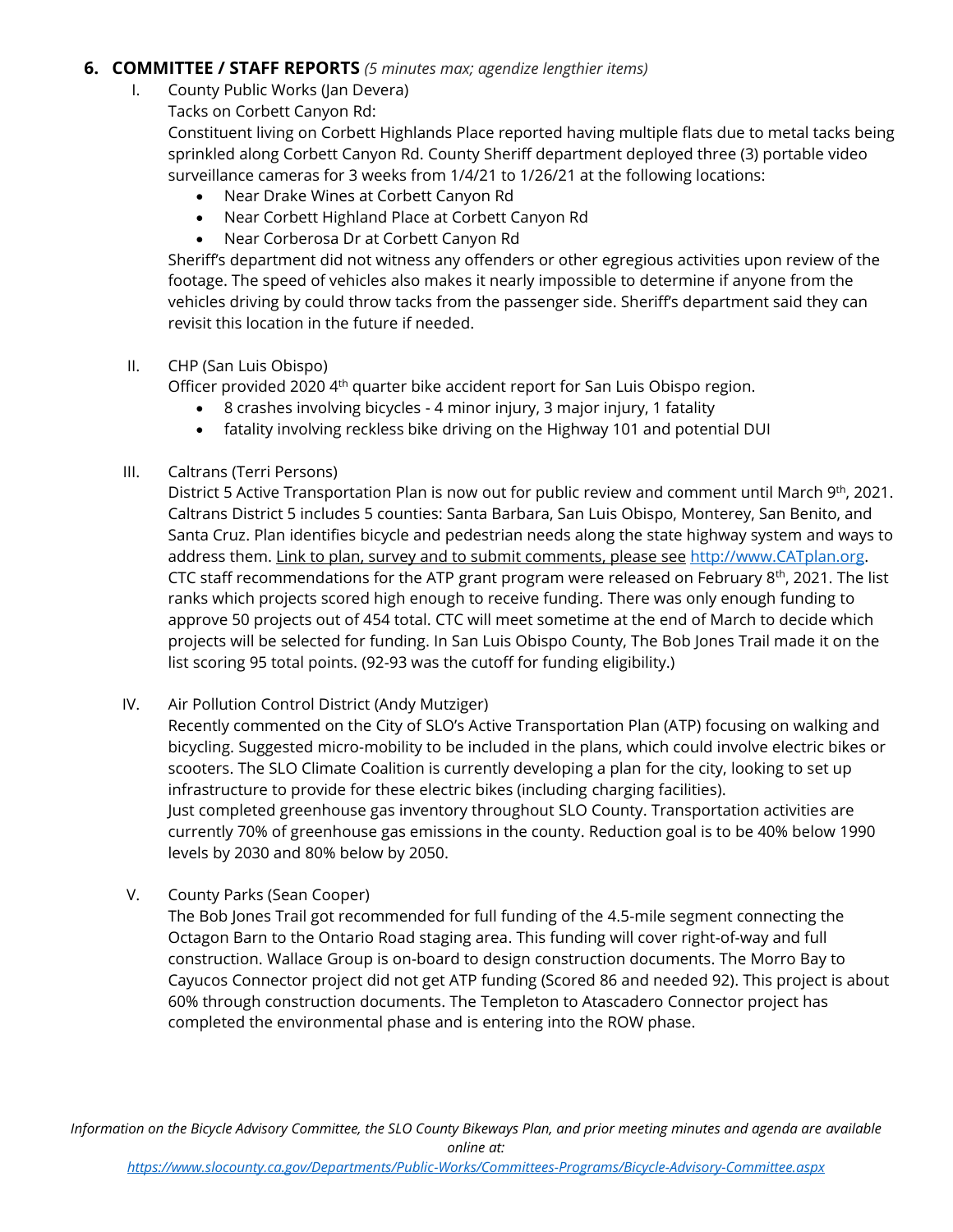VI. SLOCOG (Steven Hanamaikai)

Provided ATP Metrics as follows:

\$2.3 billion in projects were requested in the most recent cycle. Each cycle is become more and more competitive. Last cycle required 89 points; this cycle required 92.

VII. County Planning (Steve McMasters)

Dana Reserve Project in South County (adjacent to Nipomo) is the only current large project in the county. EIR to commence in the coming months. Project has not yet entered into scoping agreement (Scoping meeting will likely be in April/May). Sara Sanders at SLOCOG is seeking support for grant funding support for a Vehicle Miles Traveled (VMT) mitigation program. If successful, it would help improve active transportation. Deadline for the letter of support is this Thursday.

VIII. BAC Chairperson No additional comments

# **7. PRESENTATIONS** *(10-12 minutes max)*

Bikeway Plan Priority List and Ranking Methodology:

- 2017-2018 BAC subcommittee updated the methodology
- Ranking is based on traffic counts, posted speed limits, bike collisions, bike rates, injury and death, closing gaps, commuter routes, safe routes to school and bike counts

## **8. BAC BUSINESS & DISCUSSION**

A. Updating the Bikeways Priority List (Public Works / BAC)

- PW Transportation Division Manager Josh Roberts reminded committee that the Bikeways Priority List is a Board-adopted document. The 2015/16 Bikeways List is what currently stands. Any new updates to the list will require BOS review and approval.
- PW strongly recommended that a BAC subcommittee (3 to 4 people) be created to review the current Bikeways Plan and determine what needs to be updated. The subcommittee shall coordinate their efforts with stakeholder representatives from Public Works, SLOCOG, Caltrans, Planning, Trails.
- B. Avila Beach Drive at US 101 Interchange Project Hearing to consider and support Development Plan / Coastal development Permit DRC2020-00149 (Planning / BAC)
	- PS&E phase began January 2021, and the project is currently making its way to the BOS
	- Project is focused on improving the Avila Beach Drive at SR-101 Interchange northbound and southbound ramp intersections to address traffic operational and safety deficiencies and improve multimodal access. Coastal development permit has been initiated, and Planning Commission hearing date is scheduled for 2/11/21 at 9:00 am.

**ACTION ITEM** – BAC Chair motions to create a letter of support to help this project along for the Planning Commissions hearing on Thursday. County Planning recommended that the BAC committee call out specific aspects of this project that they support and recognize as being important to the committee in their letter.

Motion to Support - Robert Horch approves, Claude Corvino seconds, all in favor.